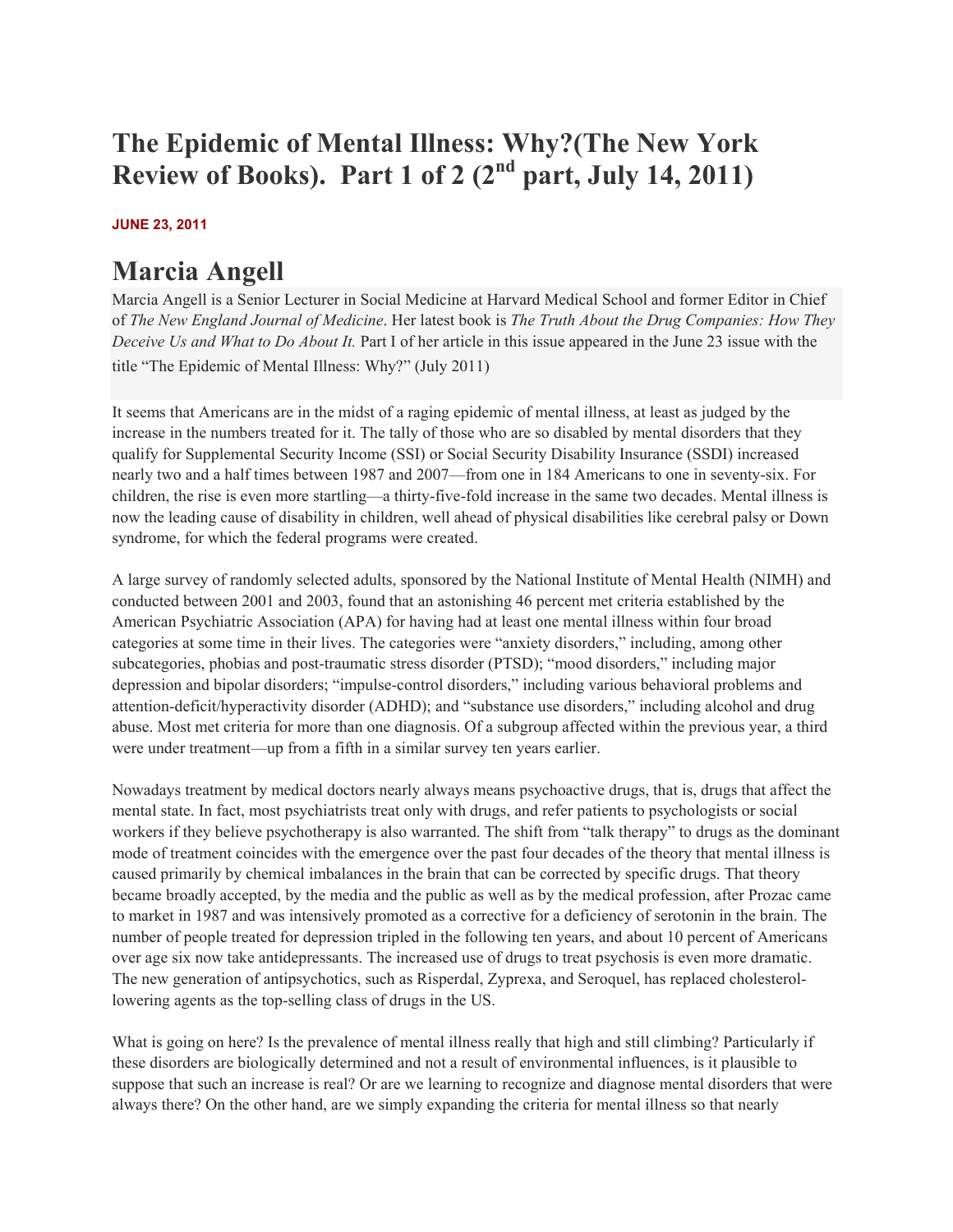everyone has one? And what about the drugs that are now the mainstay of treatment? Do they work? If they do, shouldn't we expect the prevalence of mental illness to be declining, not rising?

These are the questions, among others, that concern the authors of the three provocative books under review here. They come at the questions from different backgrounds—Irving Kirsch is a psychologist at the University of Hull in the UK, Robert Whitaker a journalist and previously the author of a history of the treatment of mental illness called *Mad in America* (2001), and Daniel Carlat a psychiatrist who practices in a Boston suburb and publishes a newsletter and blog about his profession.

The authors emphasize different aspects of the epidemic of mental illness. Kirsch is concerned with whether antidepressants work. Whitaker, who has written an angrier book, takes on the entire spectrum of mental illness and asks whether psychoactive drugs create worse problems than they solve. Carlat, who writes more in sorrow than in anger, looks mainly at how his profession has allied itself with, and is manipulated by, the pharmaceutical industry. But despite their differences, all three are in remarkable agreement on some important matters, and they have documented their views well.

First, they agree on the disturbing extent to which the companies that sell psychoactive drugs—through various forms of marketing, both legal and illegal, and what many people would describe as bribery—have come to determine what constitutes a mental illness and how the disorders should be diagnosed and treated. This is a subject to which I'll return.

Second, none of the three authors subscribes to the popular theory that mental illness is caused by a chemical imbalance in the brain. As Whitaker tells the story, that theory had its genesis shortly after psychoactive drugs were introduced in the 1950s. The first was Thorazine (chlorpromazine), which was launched in 1954 as a "major tranquilizer" and quickly found widespread use in mental hospitals to calm psychotic patients, mainly those with schizophrenia. Thorazine was followed the next year by Miltown (meprobamate), sold as a "minor tranquilizer" to treat anxiety in outpatients. And in 1957, Marsilid (iproniazid) came on the market as a "psychic energizer" to treat depression.

In the space of three short years, then, drugs had become available to treat what at that time were regarded as the three major categories of mental illness—psychosis, anxiety, and depression—and the face of psychiatry was totally transformed. These drugs, however, had not initially been developed to treat mental illness. They had been derived from drugs meant to treat infections, and were found only serendipitously to alter the mental state. At first, no one had any idea how they worked. They simply blunted disturbing mental symptoms. But over the next decade, researchers found that these drugs, and the newer psychoactive drugs that quickly followed, affected the levels of certain chemicals in the brain.

Some brief—and necessarily quite simplified—background: the brain contains billions of nerve cells, called neurons, arrayed in immensely complicated networks and communicating with one another constantly. The typical neuron has multiple filamentous extensions, one called an axon and the others called dendrites, through which it sends and receives signals from other neurons. For one neuron to communicate with another, however, the signal must be transmitted across the tiny space separating them, called a synapse. To accomplish that, the axon of the sending neuron releases a chemical, called a neurotransmitter, into the synapse. The neurotransmitter crosses the synapse and attaches to receptors on the second neuron, often a dendrite, thereby activating or inhibiting the receiving cell. Axons have multiple terminals, so each neuron has multiple synapses. Afterward, the neurotransmitter is either reabsorbed by the first neuron or metabolized by enzymes so that the status quo ante is restored. There are exceptions and variations to this story, but that is the usual way neurons communicate with one another.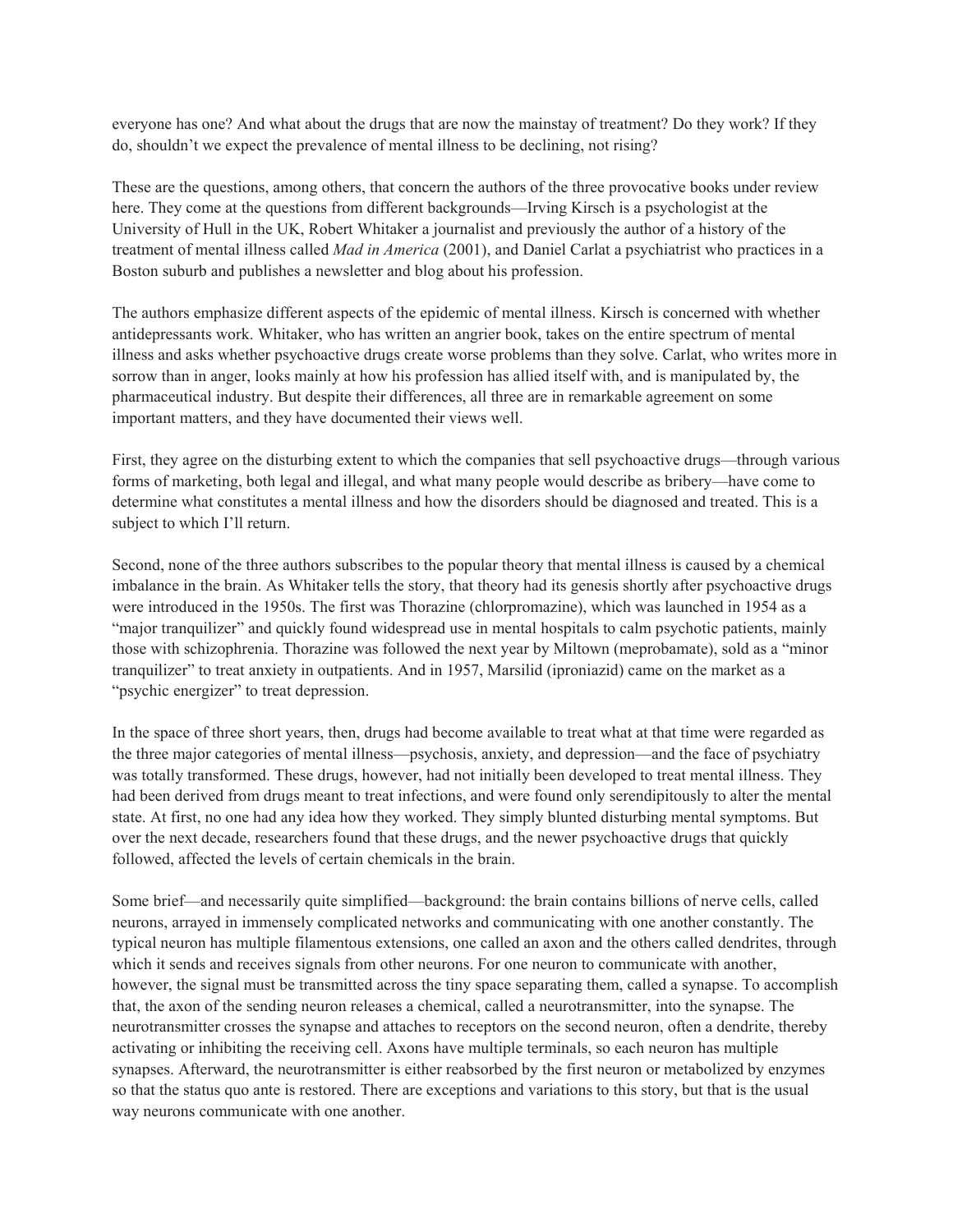When it was found that psychoactive drugs affect neurotransmitter levels in the brain, as evidenced mainly by the levels of their breakdown products in the spinal fluid, the theory arose that the cause of mental illness is an abnormality in the brain's concentration of these chemicals that is specifically countered by the appropriate drug. For example, because Thorazine was found to lower dopamine levels in the brain, it was postulated that psychoses like schizophrenia are caused by too much dopamine. Or later, because certain antidepressants increase levels of the neurotransmitter serotonin in the brain, it was postulated that depression is caused by too little serotonin. (These antidepressants, like Prozac or Celexa, are called selective serotonin reuptake inhibitors (SSRIs) because they prevent the reabsorption of serotonin by the neurons that release it, so that more remains in the synapses to activate other neurons.) Thus, instead of developing a drug to treat an abnormality, an abnormality was postulated to fit a drug.

That was a great leap in logic, as all three authors point out. It was entirely possible that drugs that affected neurotransmitter levels could relieve symptoms even if neurotransmitters had nothing to do with the illness in the first place (and even possible that they relieved symptoms through some other mode of action entirely). As Carlat puts it, "By this same logic one could argue that the cause of all pain conditions is a deficiency of opiates, since narcotic pain medications activate opiate receptors in the brain." Or similarly, one could argue that fevers are caused by too little aspirin.

But the main problem with the theory is that after decades of trying to prove it, researchers have still come up empty-handed. All three authors document the failure of scientists to find good evidence in its favor. Neurotransmitter function seems to be normal in people with mental illness before treatment. In Whitaker's words:

Prior to treatment, patients diagnosed with schizophrenia, depression, and other psychiatric disorders do not suffer from any known "chemical imbalance." However, once a person is put on a psychiatric medication, which, in one manner or another, throws a wrench into the usual mechanics of a neuronal pathway, his or her brain begins to function…*abnormally*.

Carlat refers to the chemical imbalance theory as a "myth" (which he calls "convenient" because it destigmatizes mental illness), and Kirsch, whose book focuses on depression, sums up this way: "It now seems beyond question that the traditional account of depression as a chemical imbalance in the brain is simply wrong." Why the theory persists despite the lack of evidence is a subject I'll come to.

Do the drugs work? After all, regardless of the theory, that is the practical question. In his spare, remarkably engrossing book, *The Emperor's New Drugs*, Kirsch describes his fifteen-year scientific quest to answer that question about antidepressants. When he began his work in 1995, his main interest was in the effects of placebos. To study them, he and a colleague reviewed thirty-eight published clinical trials that compared various treatments for depression with placebos, or compared psychotherapy with no treatment. Most such trials last for six to eight weeks, and during that time, patients tend to improve somewhat even without any treatment. But Kirsch found that placebos were three times as effective as no treatment. That didn't particularly surprise him. What did surprise him was the fact that antidepressants were only marginally better than placebos. As judged by scales used to measure depression, placebos were 75 percent as effective as antidepressants. Kirsch then decided to repeat his study by examining a more complete and standardized data set.

The data he used were obtained from the US Food and Drug Administration (FDA) instead of the published literature. When drug companies seek approval from the FDA to market a new drug, they must submit to the agency all clinical trials they have sponsored. The trials are usually double-blind and placebo-controlled, that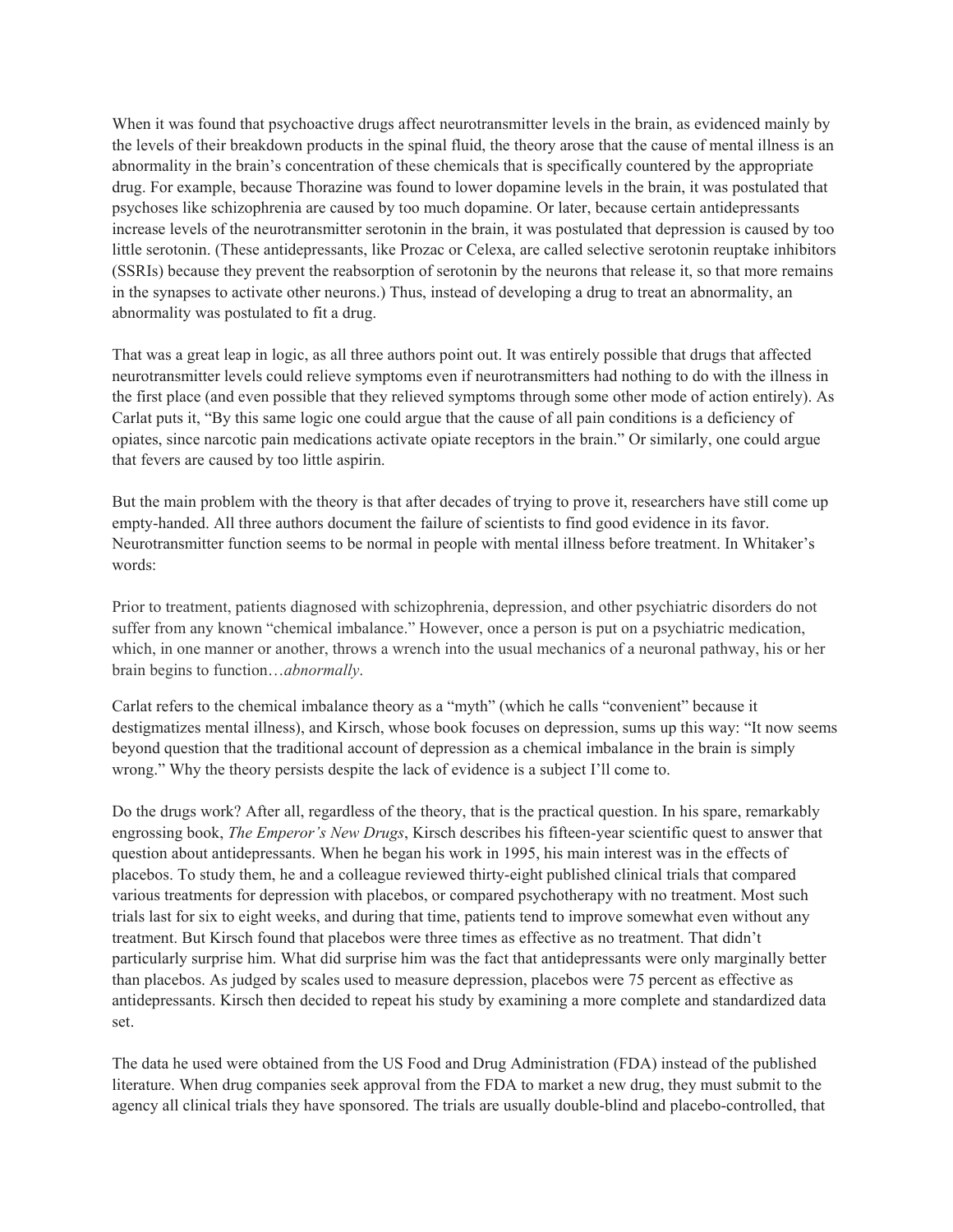is, the participating patients are randomly assigned to either drug or placebo, and neither they nor their doctors know which they have been assigned. The patients are told only that they will receive an active drug or a placebo, and they are also told of any side effects they might experience. If two trials show that the drug is more effective than a placebo, the drug is generally approved. But companies may sponsor as many trials as they like, most of which could be negative—that is, fail to show effectiveness. All they need is two positive ones. (The results of trials of the same drug can differ for many reasons, including the way the trial is designed and conducted, its size, and the types of patients studied.)

For obvious reasons, drug companies make very sure that their positive studies are published in medical journals and doctors know about them, while the negative ones often languish unseen within the FDA, which regards them as proprietary and therefore confidential. This practice greatly biases the medical literature, medical education, and treatment decisions.

t

Kirsch and his colleagues used the Freedom of Information Act to obtain FDA reviews of all placebocontrolled clinical trials, whether positive or negative, submitted for the initial approval of the six most widely used antidepressant drugs approved between 1987 and 1999—Prozac, Paxil, Zoloft, Celexa, Serzone, and Effexor. This was a better data set than the one used in his previous study, not only because it included negative studies but because the FDA sets uniform quality standards for the trials it reviews and not all of the published research in Kirsch's earlier study had been submitted to the FDA as part of a drug approval application.

Altogether, there were forty-two trials of the six drugs. Most of them were negative. Overall, placebos were 82 percent as effective as the drugs, as measured by the Hamilton Depression Scale (HAM-D), a widely used score of symptoms of depression. The average difference between drug and placebo was only 1.8 points on the HAM-D, a difference that, while statistically significant, was clinically meaningless. The results were much the same for all six drugs: they were all equally unimpressive. Yet because the positive studies were extensively publicized, while the negative ones were hidden, the public and the medical profession came to believe that these drugs were highly effective antidepressants.

Kirsch was also struck by another unexpected finding. In his earlier study and in work by others, he observed that even treatments that were not considered to be antidepressants—such as synthetic thyroid hormone, opiates, sedatives, stimulants, and some herbal remedies—were as effective as antidepressants in alleviating the symptoms of depression. Kirsch writes, "When administered as antidepressants, drugs that increase, decrease or have no effect on serotonin all relieve depression to about the same degree." What all these "effective" drugs had in common was that they produced side effects, which participating patients had been told they might experience.

It is important that clinical trials, particularly those dealing with subjective conditions like depression, remain double-blind, with neither patients nor doctors knowing whether or not they are getting a placebo. That prevents both patients and doctors from imagining improvements that are not there, something that is more likely if they believe the agent being administered is an active drug instead of a placebo. Faced with his findings that nearly any pill with side effects was slightly more effective in treating depression than an inert placebo, Kirsch speculated that the presence of side effects in individuals receiving drugs enabled them to guess correctly that they were getting active treatment—and this was borne out by interviews with patients and doctors—which made them more likely to report improvement. He suggests that the reason antidepressants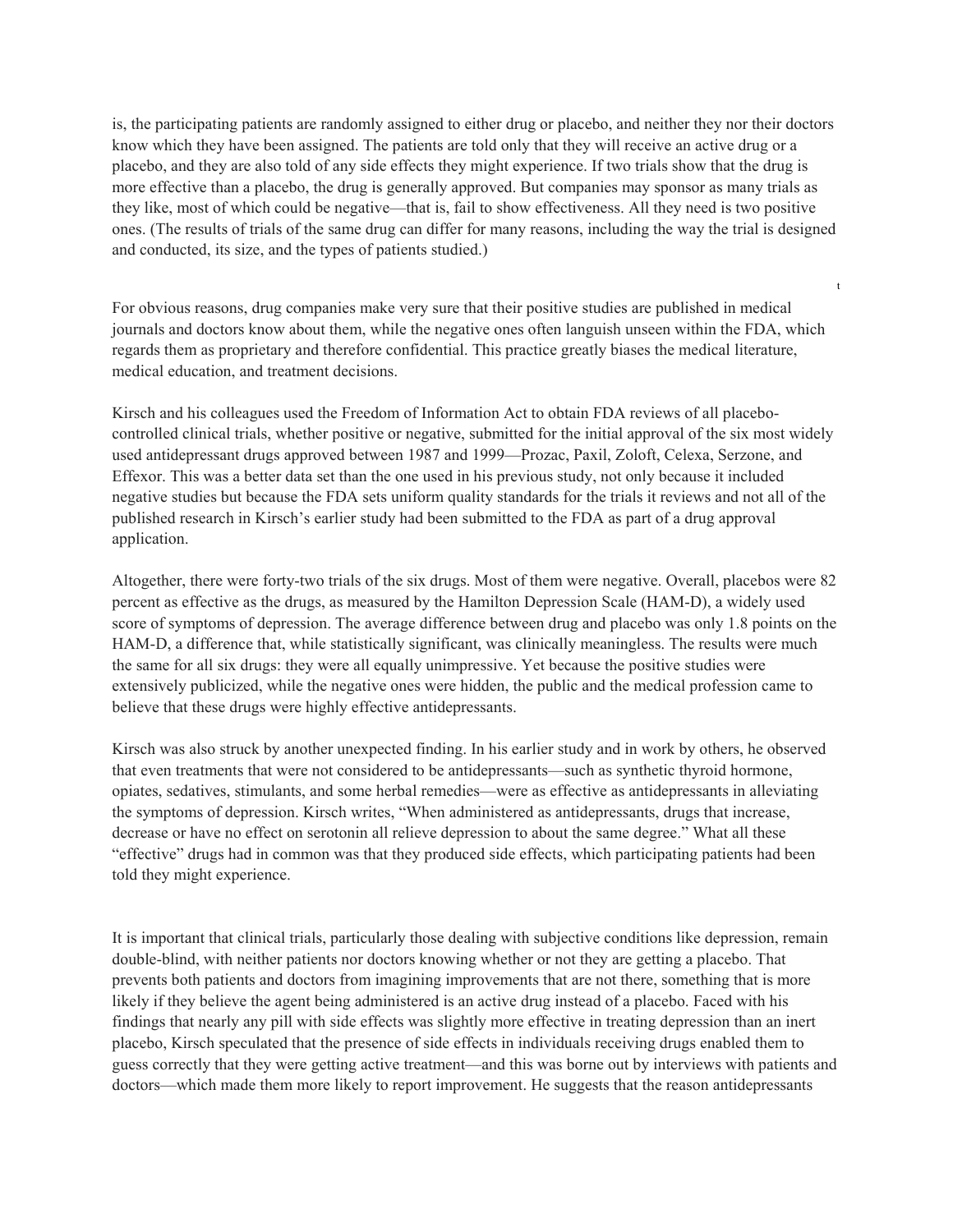appear to work better in relieving severe depression than in less severe cases is that patients with severe symptoms are likely to be on higher doses and therefore experience more side effects.

To further investigate whether side effects bias responses, Kirsch looked at some trials that employed "active" placebos instead of inert ones. An active placebo is one that itself produces side effects, such as atropine—a drug that selectively blocks the action of certain types of nerve fibers. Although not an antidepressant, atropine causes, among other things, a noticeably dry mouth. In trials using atropine as the placebo, there was no difference between the antidepressant and the active placebo. Everyone had side effects of one type or another, and everyone reported the same level of improvement. Kirsch reported a number of other odd findings in clinical trials of antidepressants, including the fact that there is no dose-response curve—that is, high doses worked no better than low ones—which is extremely unlikely for truly effective drugs. "Putting all this together," writes Kirsch,

leads to the conclusion that the relatively small difference between drugs and placebos might not be a real drug effect at all. Instead, it might be an enhanced placebo effect, produced by the fact that some patients have broken [the] blind and have come to realize whether they were given drug or placebo. If this is the case, then there is no real antidepressant drug effect at all. Rather than comparing placebo to drug, we have been comparing "regular" placebos to "extra-strength" placebos.

That is a startling conclusion that flies in the face of widely accepted medical opinion, but Kirsch reaches it in a careful, logical way. Psychiatrists who use antidepressants—and that's most of them—and patients who take them might insist that they know from clinical experience that the drugs work. But anecdotes are known to be a treacherous way to evaluate medical treatments, since they are so subject to bias; they can suggest hypotheses to be studied, but they cannot prove them. That is why the development of the double-blind, randomized, placebo-controlled clinical trial in the middle of the past century was such an important advance in medical science. Anecdotes about leeches or laetrile or megadoses of vitamin C, or any number of other popular treatments, could not stand up to the scrutiny of well-designed trials. Kirsch is a faithful proponent of the scientific method, and his voice therefore brings a welcome objectivity to a subject often swayed by anecdotes, emotions, or, as we will see, self-interest.

Whitaker's book is broader and more polemical. He considers all mental illness, not just depression. Whereas Kirsch concludes that antidepressants are probably no more effective than placebos, Whitaker concludes that they and most of the other psychoactive drugs are not only ineffective but harmful. He begins by observing that even as drug treatment for mental illness has skyrocketed, so has the prevalence of the conditions treated:

The number of disabled mentally ill has risen dramatically since 1955, and during the past two decades, a period when the prescribing of psychiatric medications has exploded, the number of adults and children disabled by mental illness has risen at a mind-boggling rate. Thus we arrive at an obvious question, even though it is heretical in kind: Could our drug-based paradigm of care, in some unforeseen way, be fueling this modern-day plague?

Moreover, Whitaker contends, the natural history of mental illness has changed. Whereas conditions such as schizophrenia and depression were once mainly self-limited or episodic, with each episode usually lasting no more than six months and interspersed with long periods of normalcy, the conditions are now chronic and lifelong. Whitaker believes that this might be because drugs, even those that relieve symptoms in the short term, cause long-term mental harms that continue after the underlying illness would have naturally resolved.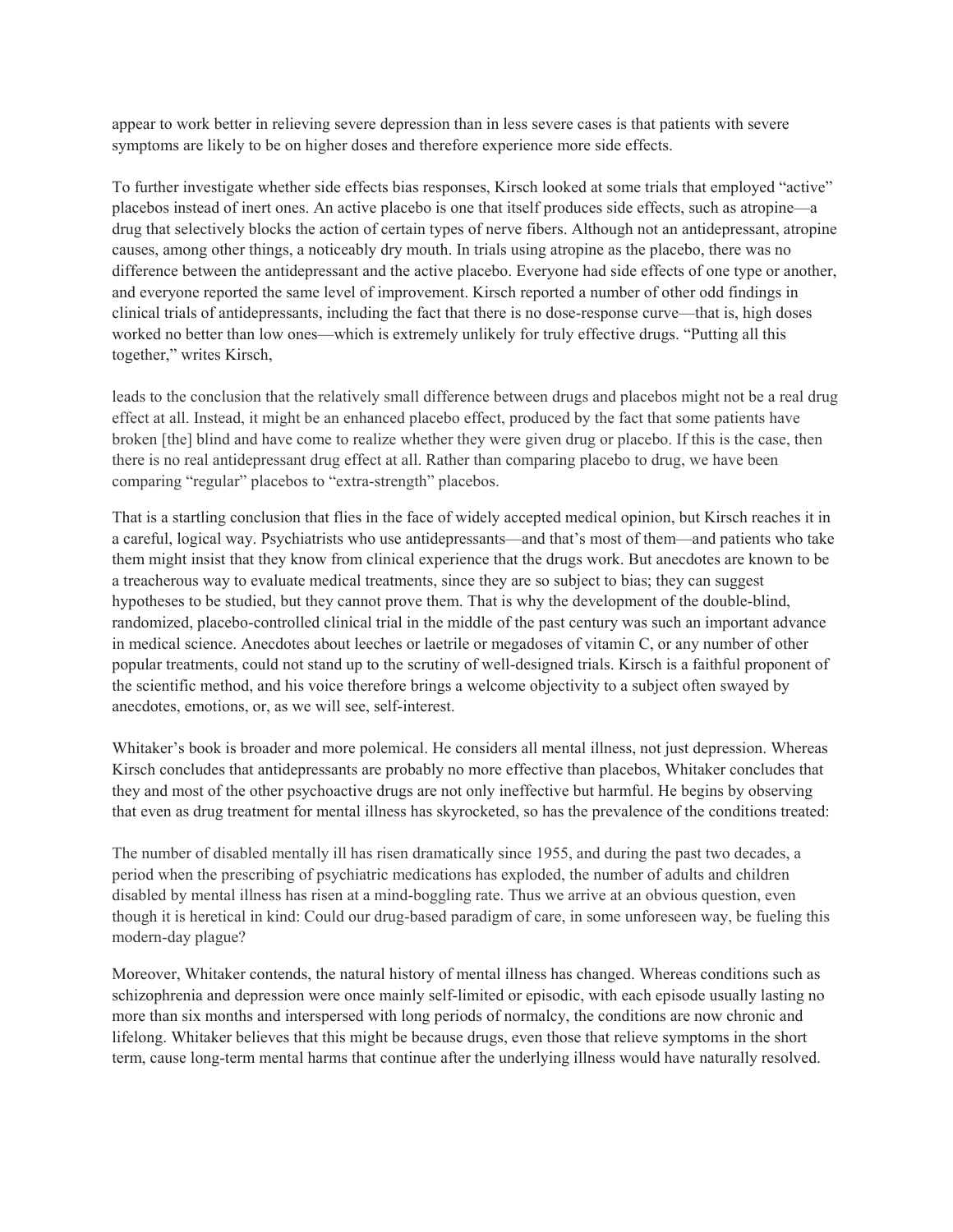The evidence he marshals for this theory varies in quality. He doesn't sufficiently acknowledge the difficulty of studying the natural history of any illness over a fifty-some-year time span during which many circumstances have changed, in addition to drug use. It is even more difficult to compare long-term outcomes in treated versus untreated patients, since treatment may be more likely in those with more severe disease at the outset. Nevertheless, Whitaker's evidence is suggestive, if not conclusive.

If psychoactive drugs do cause harm, as Whitaker contends, what is the mechanism? The answer, he believes, lies in their effects on neurotransmitters. It is well understood that psychoactive drugs disturb neurotransmitter function, even if that was not the cause of the illness in the first place. Whitaker describes a chain of effects. When, for example, an SSRI antidepressant like Celexa increases serotonin levels in synapses, it stimulates compensatory changes through a process called negative feedback. In response to the high levels of serotonin, the neurons that secrete it (presynaptic neurons) release less of it, and the postsynaptic neurons become desensitized to it. In effect, the brain is trying to nullify the drug's effects. The same is true for drugs that block neurotransmitters, except in reverse. For example, most antipsychotic drugs block dopamine, but the presynaptic neurons compensate by releasing more of it, and the postsynaptic neurons take it up more avidly. (This explanation is necessarily oversimplified, since many psychoactive drugs affect more than one of the many neurotransmitters.)

With long-term use of psychoactive drugs, the result is, in the words of Steve Hyman, a former director of the NIMH and until recently provost of Harvard University, "substantial and long-lasting alterations in neural function." As quoted by Whitaker, the brain, Hyman wrote, begins to function in a manner "qualitatively as well as quantitatively different from the normal state." After several weeks on psychoactive drugs, the brain's compensatory efforts begin to fail, and side effects emerge that reflect the mechanism of action of the drugs. For example, the SSRIs may cause episodes of mania, because of the excess of serotonin. Antipsychotics cause side effects that resemble Parkinson's disease, because of the depletion of dopamine (which is also depleted in Parkinson's disease). As side effects emerge, they are often treated by other drugs, and many patients end up on a cocktail of psychoactive drugs prescribed for a cocktail of diagnoses. The episodes of mania caused by antidepressants may lead to a new diagnosis of "bipolar disorder" and treatment with a "mood stabilizer," such as Depokote (an anticonvulsant) plus one of the newer antipsychotic drugs. And so on.

Some patients take as many as six psychoactive drugs daily. One well- respected researcher, Nancy Andreasen, and her colleagues published evidence that the use of antipsychotic drugs is associated with shrinkage of the brain, and that the effect is directly related to the dose and duration of treatment. As Andreasen explained to *The New York Times*, "The prefrontal cortex doesn't get the input it needs and is being shut down by drugs. That reduces the psychotic symptoms. It also causes the prefrontal cortex to slowly atrophy."<sup>\*</sup>

Getting off the drugs is exceedingly difficult, according to Whitaker, because when they are withdrawn the compensatory mechanisms are left unopposed. When Celexa is withdrawn, serotonin levels fall precipitously because the presynaptic neurons are not releasing normal amounts and the postsynaptic neurons no longer have enough receptors for it. Similarly, when an antipsychotic is withdrawn, dopamine levels may skyrocket. The symptoms produced by withdrawing psychoactive drugs are often confused with relapses of the original disorder, which can lead psychiatrists to resume drug treatment, perhaps at higher doses.

Unlike the cool Kirsch, Whitaker is outraged by what he sees as an iatrogenic (i.e., inadvertent and medically introduced) epidemic of brain dysfunction, particularly that caused by the widespread use of the newer ("atypical") antipsychotics, such as Zyprexa, which cause serious side effects. Here is what he calls his "quick thought experiment":